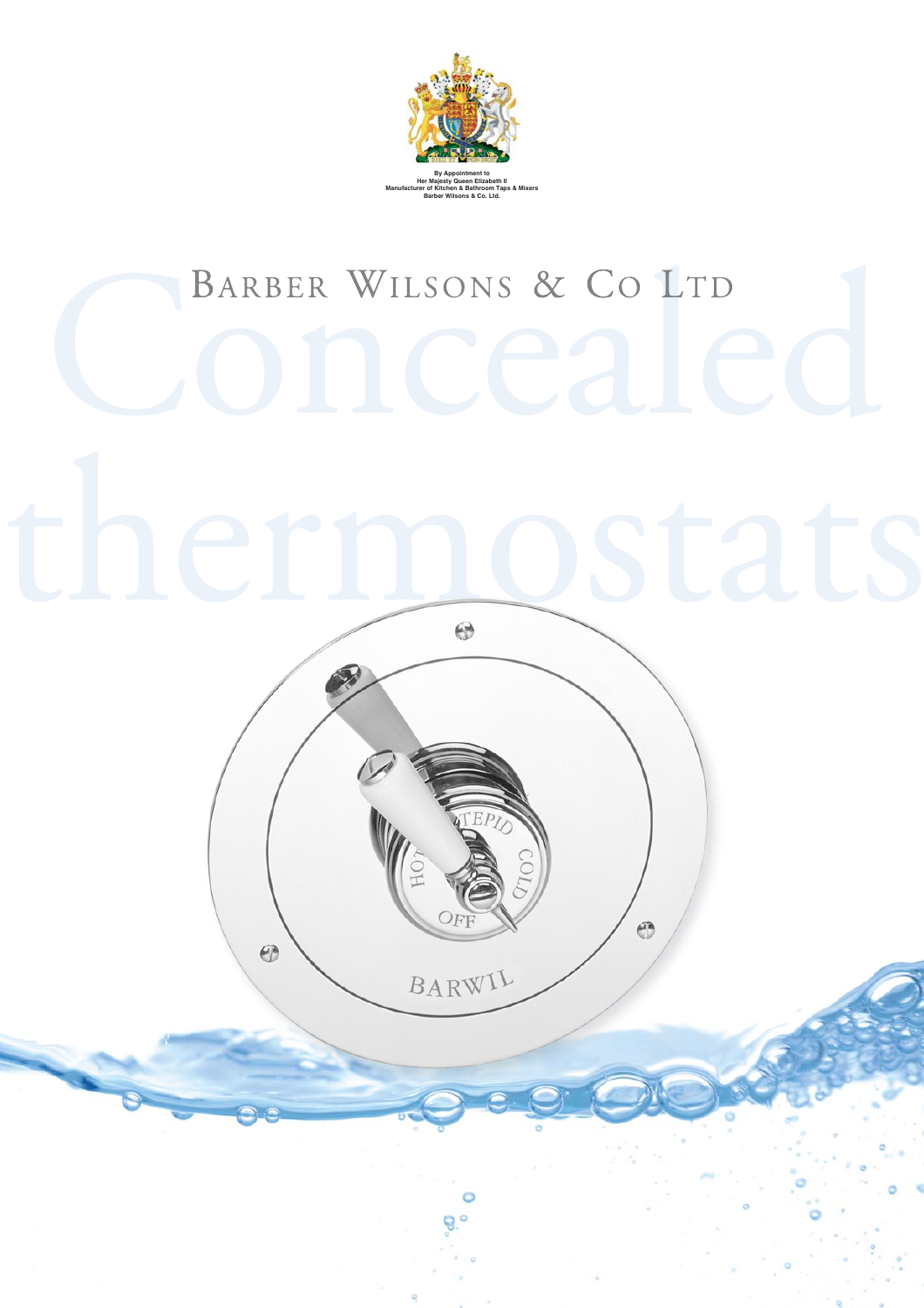### **IMPORTANT NOTE REGARDING INSTALLATION**

It is essential that thermostatic valves are installed giving full access for servicing. Where a suitable face plate is provided for finishing it should be affixed to the wall with a thin bead of silicone sealant. Under no circumstances should valves be plastered in, tiled in or otherwise entombed. If practical, rear access should be provided. Failure to follow these instructions could nullify any warranty, and could result in damage to tiled or decorative finishes. It is **essential** that pipe lines are flushed **before** fitting.











**PS53CSQ** Recessed thermostatic shower mixer on 200mm (8") square wall plate.

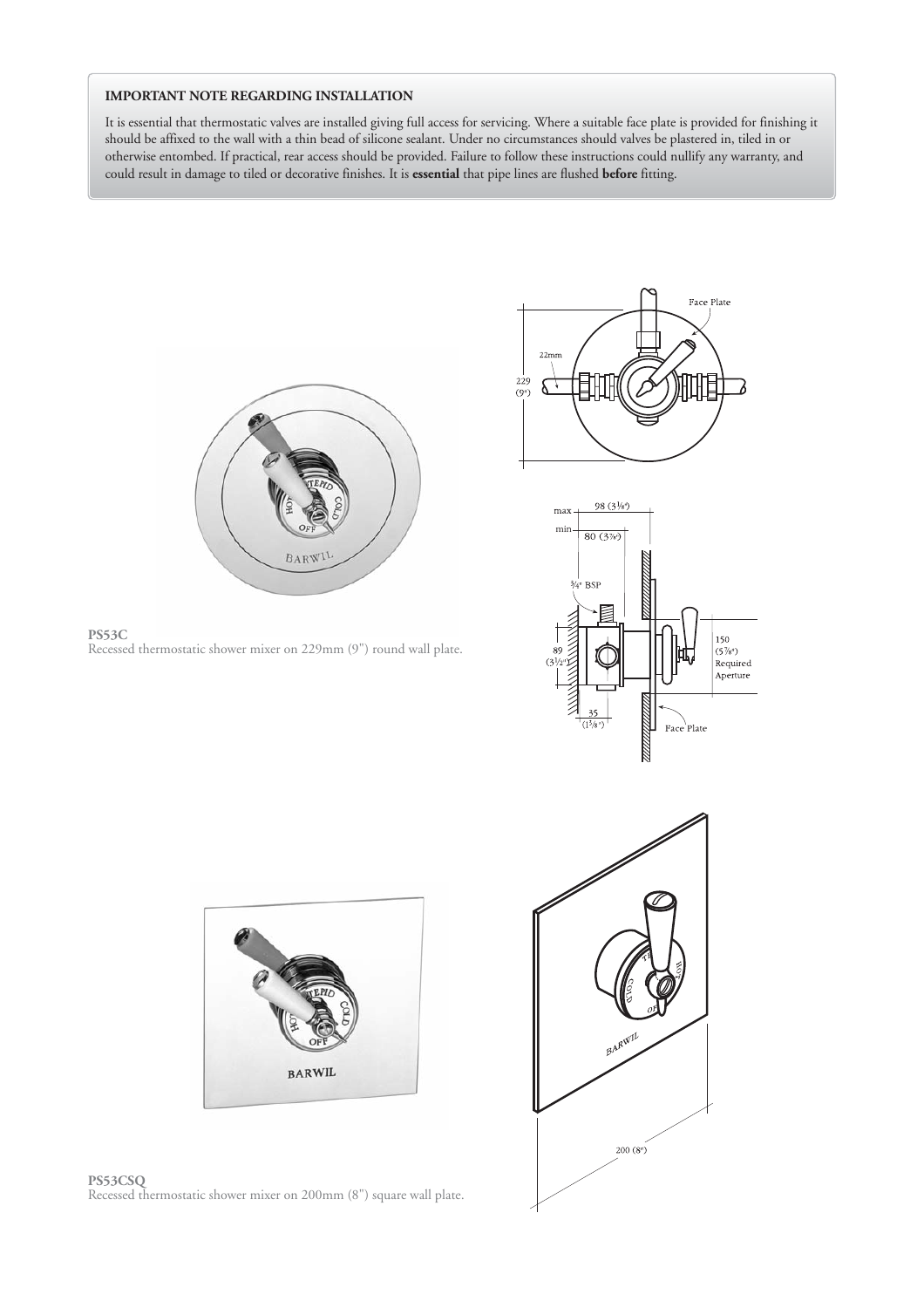

**PS53C2 & PS53C2-CD (Ceramic Disc)** Recessed thermostatic shower mixer on square plate with separate flow valves for shower, spray & bath.